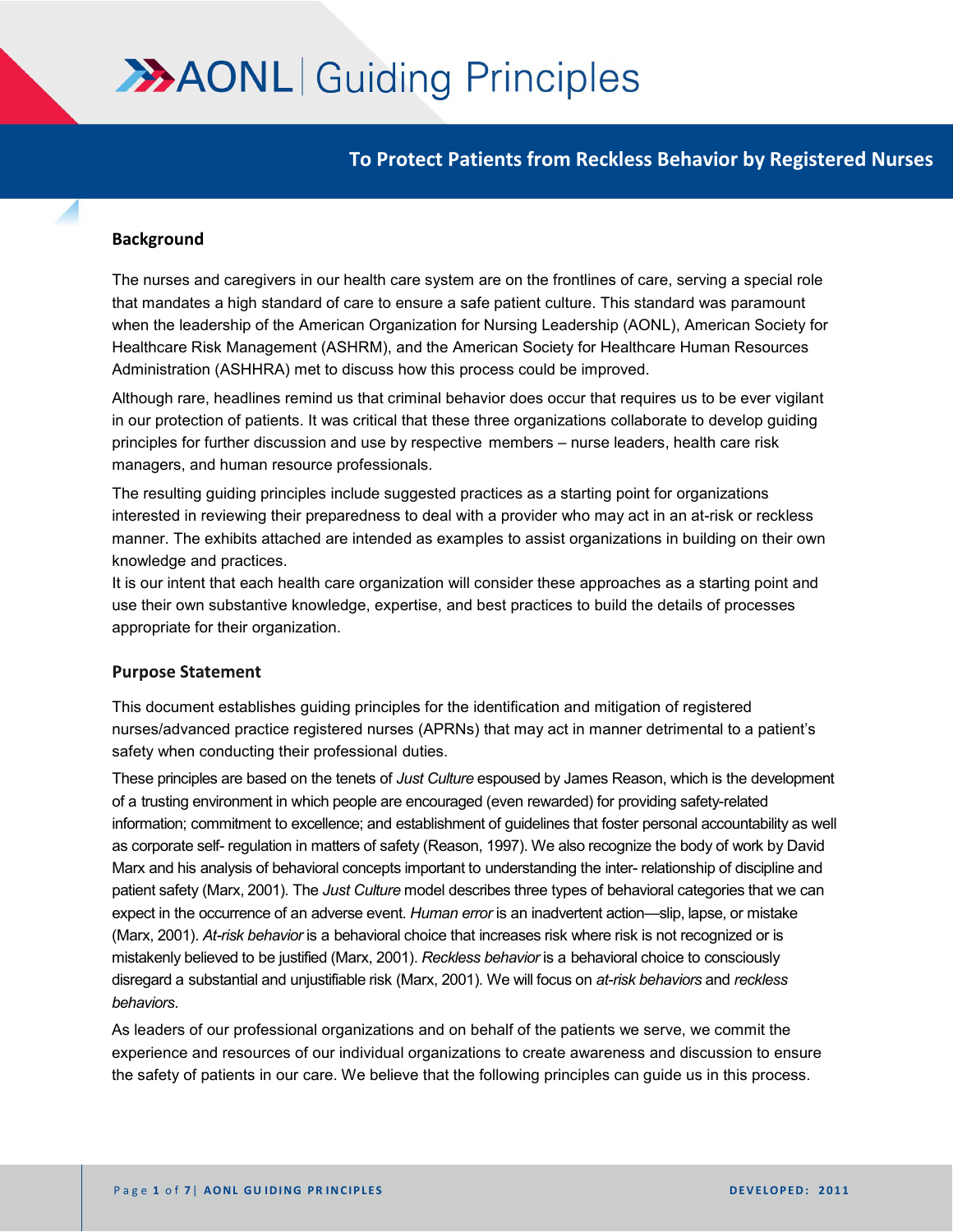## Part I: Effective Recruitment, Screening and Hiring

*It is essential that the recruitment, screening and hiring process for clinical staff/nurses is effective in order to protect patients and create a safe clinical environment for staff. The organization's health care human resource professional is an important resource as you consider clinical candidates.* 

The following are **Elements of the Recommended Hiring Process**:

- Develop a safe culture that assures accountability and respects and values individual contributions and perspectives.
- Human Resources reviews and approves candidate application form prior to position posting.
	- **See Appendix for sample applicant reference form.**
- Human Resources screens applications and conducts the initial candidate interview.
- The Nurse Director and/or appropriate staff conduct the next or second candidate interview.
- Human Resources conducts the candidate background check, which includes the following:
	- **PHIC** Drug screen to test for illegal substances and prescription drugs (barbiturates, opiates, amphetamines, marijuana/hashish; hallucinogens).
	- **Criminal background check.**
	- Verifies that candidate is NOT on the Medicare Exclusion list (footnote).
	- **If required by the state, obtains a copy of candidate fingerprints. If not required by** the state, consider obtaining as part of the hiring process.
	- **-** Request a copy of candidate's last performance evaluation.
- Human Resources performs the following as part of the hiring process:
	- **•** Verifies candidate's education and training.
	- **Verifies candidate's Licensure with the relevant State Board of Nursing.**
	- Queries the National Practitioner Data Bank (NPDB) for advanced practice registered nurses.
	- Human Resources conducts two to three candidate reference checks with former employers. Questions may include but are not limited to: recommend adding disclaimer – "Under advice of legal counsel."
		- Would you rehire candidate X? Yes No
		- If not, why? (Factors to consider include attention to safety, interpersonal relations, compliance, attendance, professional practice issues.)
	- Human Resources, after consultation with nursing hiring staff, decides to hire or not hire the candidate.
	- Human Resources communicates the hiring decision and terms to the candidate.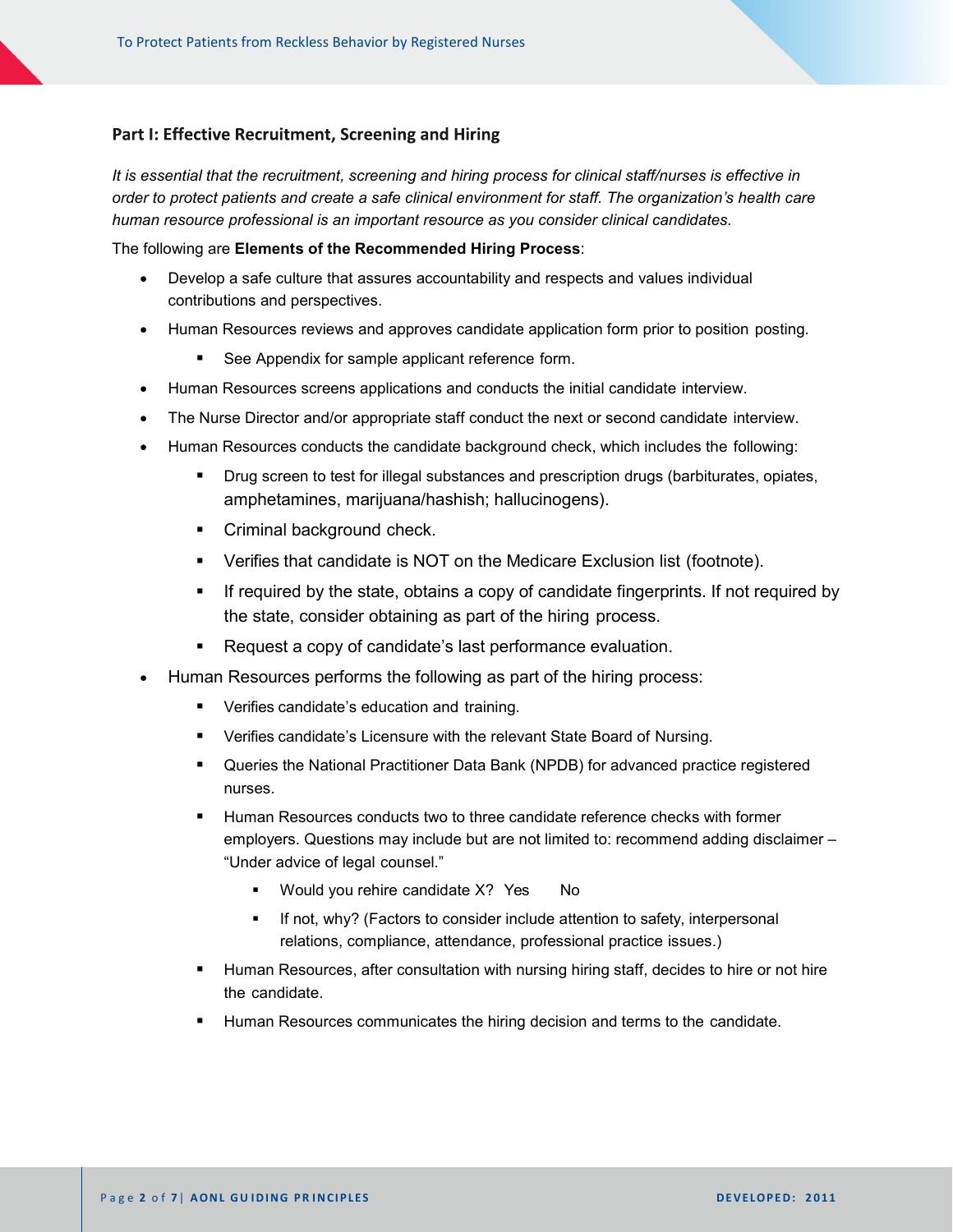## **Part II: Ensuring Effective Clinical Onboarding**

*All newly hired clinical staff/nurses should have a defined probationary period during which goals are set to establish and assess competency. The length may vary, though 90 days is customary. A defined competency based orientation program, supervised by a registered nurse, is recommended.*

Clinical staff is one of the most important assets of any health care organization. In order to attract clinical staff, it is important to effectively orient newly hired clinical/nurse staff. The following are elements of an effective onboarding process:

- Use an onboarding process that is proactive, transparent and flexible.
- Engage those involved in the process, such as, but not limited to:
	- Human Resource professionals
	- Nurse managers
	- Senior executives
	- Health care risk managers
	- Others with a vested interest in the successful hiring and integration of clinical staff.
- Support and consistently communicate the processes essential to creating a safe patient and work environment, even if they are time intensive.
- Engage gage those involved in efforts to continuously improve the onboarding process.

#### **Part III: Monitoring Behavior**

*Monitoring for high-risk (i.e., at-risk or reckless behavior) requires a collaborative approach including Human Resources, Nursing Leadership, and Risk Management professionals. Hospitals/health care organizations should establish a defined mechanism to monitor, investigate and report at-risk or reckless behaviors.*

The following are components of a process to **monitor high-risk behaviors of clinical staff**:

- Establish appropriate job expectations and performance criteria.
- Establish mechanisms for proactive performance review that includes behavioral performance.
- Establish a process to monitor and evaluate clinical staff transfers to ensure that registered nurses with high-risk behavior don't move within the facility as a way to avoid detection.
- Ensure that there are multiple mechanisms for employees and others to report suspicious or high-risk behavior.
- Establish mechanisms that provide ongoing assessment and monitoring of permanent and temporary staff for quality and safety of care (i.e., incident reports, sentinel events, complaints, grievances, near miss data, claims data, quality audits, and chart audits).
- Identify triggers that will alert staff of the need for further investigation of events that cause harm (i.e., discrepancies in medication administration, adverse drug events, and adverse events).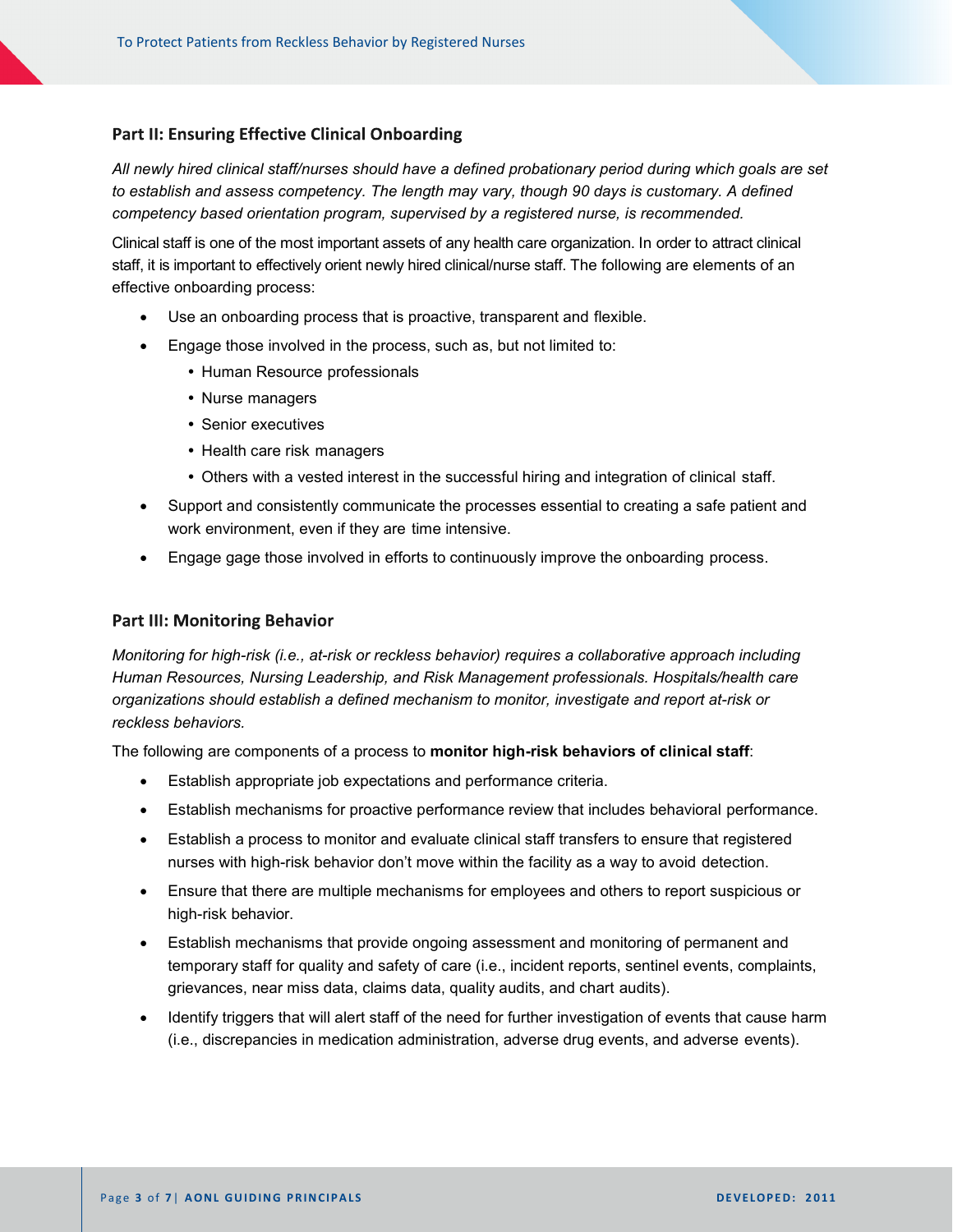## **Part IV: Assess Culpability**

*Upon suspicion or detection of an adverse event that could be the result of malicious intent the following actions are recommended:*

- Respond to the patient. Determine if there is an ongoing threat. Implement strategies to stop the loss or mitigate the loss, as appropriate.
- Notify the Risk Management Department and/or appropriate personnel pursuant to organizational policies and procedures.
- Remove registered nurse/APRN from unit/department.
- Contain the environment and evidence, if applicable.
- Ensure that staff is provided with support (i.e., employee assistance program, as indicated).
- Conduct a thorough investigation that is objective, purposeful, valid, confidential and timely. Investigation findings must permit analysis and corrective action to prevent reoccurrence. Disseminate those findings, as appropriate. Disclose to patient/family, as appropriate.
- Refer to "Workplace Violence" and "Fitness for Duty" policies.
- Implement Corrective Action/Disciplinary Action consult with HR.
- Report as consistent with the requirements of the State Board of Nursing, accreditation or regulatory agencies, and/or law enforcement pursuant to applicable state laws and regulations.

The *Just Culture* model promotes creating an open, fair, and just culture that creates a safe haven for reporting and supports safe behavioral choices among staff. Under the *Just Culture* model, managing behavioral choices requires holding staff accountable for their behaviors.

*At-risk behaviors* may be managed through coaching – removing incentives for at-risk behaviors, creating incentives for healthy behaviors, and increasing situational awareness. *Reckless behaviors* may be managed through remedial action and punitive action (Marx, 2001).

#### **Conclusion**

These principles and strategies are intended to assist organizations in addressing situations involving clinical staff, specifically registered nurses/APRNs, but they can be applied to any health care environment or other types of healthcare providers. The values that ground this work are: collaboration, partnership, and transparency.

Incorporating these guiding principles requires trust, courage, and a deep commitment to change our current system and the development of processes and practices that will ensure patient safety and quality.

These principles require courage on the part of employees and employers to act in spite of personal fear or retaliation, organizational liability or legal implications, and regulatory/legislative barriers. We believe that the principles identified are essential for the creation of a community of trust among employers, employees and patients/families.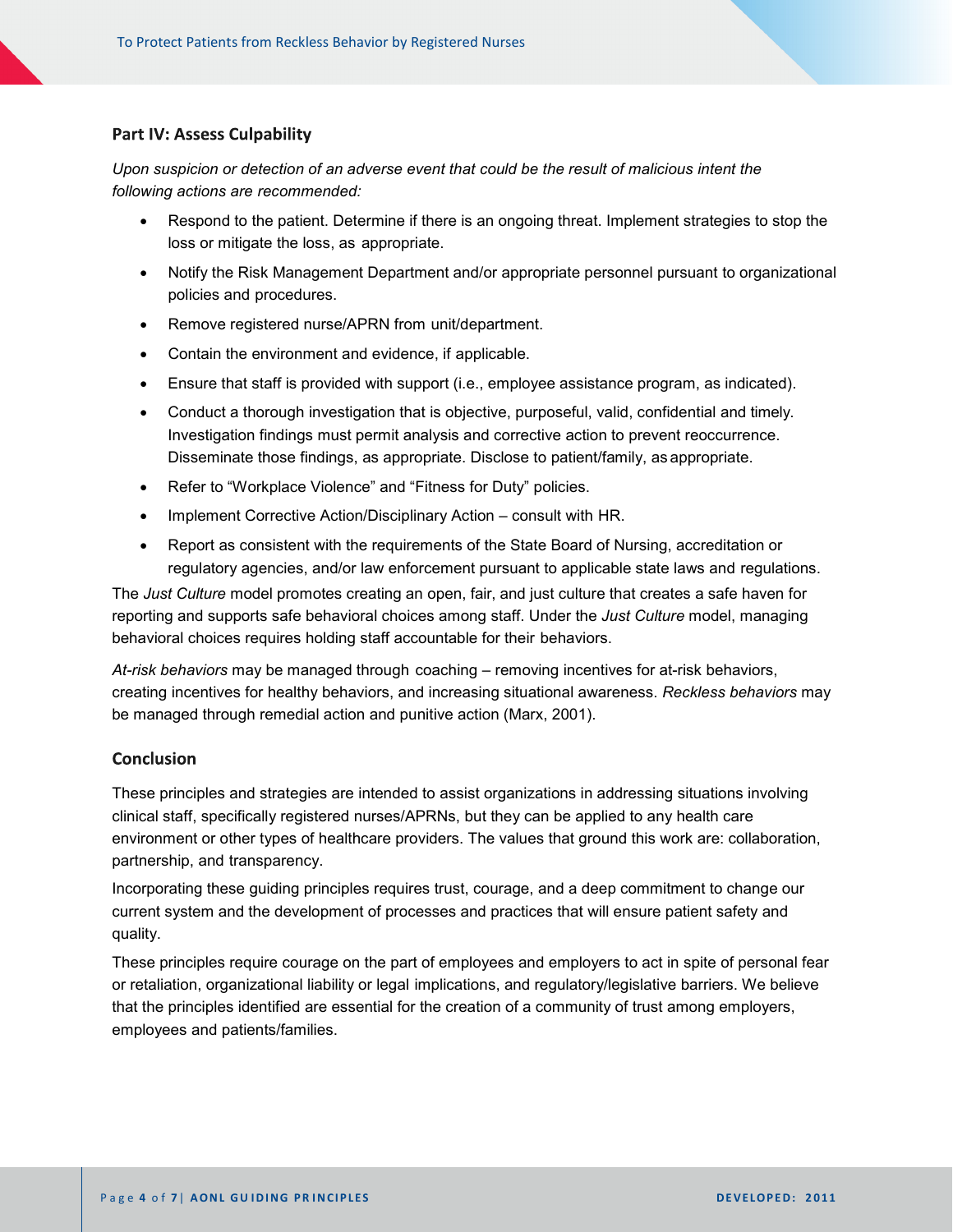## **Resources and References**

American Nurses Association. (2010). *Position paper on just culture.*

- Becker C. In wake of nurse accused of killing patient, the health system wrestles with balancing shortage, ineffectual reference process. *Modern Healthcare*. 2003 Dec 22-29; 33 (51): 6-7.
- Dunbar CN. Nurses who kill: picking up the pieces after the Charles Cullen arrest. *Forensic Nursing*. 2004 Mar/Apr. Accessed June 10, 2010 at [http://www.](http://www/) forensicnursemag.com/articles/431feat1.html
- Case of the killer nurse reveals new-hire obstacles. *Healthcare Risk Management*. 2004 Feb 1. [http://www.ahcpub.com/.](http://www.ahcpub.com/)
- Fliszar GM. *'Nurse Cullen' Legislation Requires NJ Health Care Entities to Report Incompetence and Negligence*.
- Martindale.com Legal Library, July 26, 2004. [http://www.](http://www.martindale.com/health-care-law/article_Pepper-Hamilton-LLP_173954.htm) [martindale.com/health-care](http://www.martindale.com/health-care-law/article_Pepper-Hamilton-LLP_173954.htm)[law/article\\_Pepper-Hamilton-](http://www.martindale.com/health-care-law/article_Pepper-Hamilton-LLP_173954.htm) [LLP\\_173954.htm.](http://www.martindale.com/health-care-law/article_Pepper-Hamilton-LLP_173954.htm)
- Frellick M. *This Could Be You: Cullen Law Under Scrutiny. Two New Jersey nurse attorneys cite RNs as unfair targets and are working hard to change the Cullen law*  [http://news.nurse.com/article/20090223/](http://news.nurse.com/article/20090223/NATIONAL02/302230053) [NATIONAL02/302230053](http://news.nurse.com/article/20090223/NATIONAL02/302230053) Nurse.com Feb. 23, 2009.
- Marx, D. (2001). *Patient Safety and the "Just Culture": A Primer for Health Care Executives*. New York, NY: Columbia University.
- MW Phelps. *Perfect Poison: a Female Serial Killer's Deadly Medicine.* Pinnacle, 2003. [http://www.amazon.com/](http://www.amazon.com/Perfect-Poison-Female-Killers-Medicine/dp/0786015500) [Perfect-Poison-Female-Killers-Medicine/dp/0786015500/](http://www.amazon.com/Perfect-Poison-Female-Killers-Medicine/dp/0786015500).
- Pyrek KM. Healthcare serial killers: recognizing the red flags. *Forensic Nursing*. 2003 Sep/Oct. Accessed June 10, 2010 at<http://www.forensicnursemag.com/> articles/391feat1.html.
- Ramsland K. *Inside the Minds of Healthcare Serial Killers: Why They Kill*. ABC-CLIO, 2007. [http://search.](http://search.barnesandnoble.com/Inside-the-Minds-of-Healthcare-%20Serial-Killers/Katherine-Ramsland/e/9780275994228) [barnesandnoble.com/Inside-the-Minds-of-Healthcare-](http://search.barnesandnoble.com/Inside-the-Minds-of-Healthcare-%20Serial-Killers/Katherine-Ramsland/e/9780275994228) [Serial-](http://search.barnesandnoble.com/Inside-the-Minds-of-Healthcare-%20Serial-Killers/Katherine-Ramsland/e/9780275994228)[Killers/Katherine-Ramsland/e/9780275994228.](http://search.barnesandnoble.com/Inside-the-Minds-of-Healthcare-%20Serial-Killers/Katherine-Ramsland/e/9780275994228)
- Reason, J. (1997). *Managing the risks of organizational accidents.* London: Ashgate Publishing.
- Sullivan MK. Serial murder in healthcare. *Nursing Management* (Springhouse). 2009 June;40(6):32-36. [http://journals.lww.com/nursingmanagement/Citation/](http://journals.lww.com/nursingmanagement/Citation/2009/06000/Serial_murder_in_healthcare.10.aspx) [2009/06000/Serial\\_murder\\_in\\_healthcare.10.aspx.](http://journals.lww.com/nursingmanagement/Citation/2009/06000/Serial_murder_in_healthcare.10.aspx)
- Sumner J and others. Health Care Communication Networks: Disseminating Employee Information for Hospital Security. *Health Care Manager*. 2009 Oct/ Dec;28(4):287-298. [http://www.nursingcenter.com/library/](http://www.nursingcenter.com/library/JournalArticle.asp?Article_ID=941015) [JournalArticle.asp?Article\\_ID=941015.](http://www.nursingcenter.com/library/JournalArticle.asp?Article_ID=941015)
- Yorker BC and others. Serial murder by healthcare professionals. *Journal of Forensic Sciences*. 2006 Nov;51(6):1362-1371[.http://www3.interscience.wiley.com/](http://www3.interscience.wiley.com/journal/118609348/abstract) [journal/118609348/abstract.](http://www3.interscience.wiley.com/journal/118609348/abstract)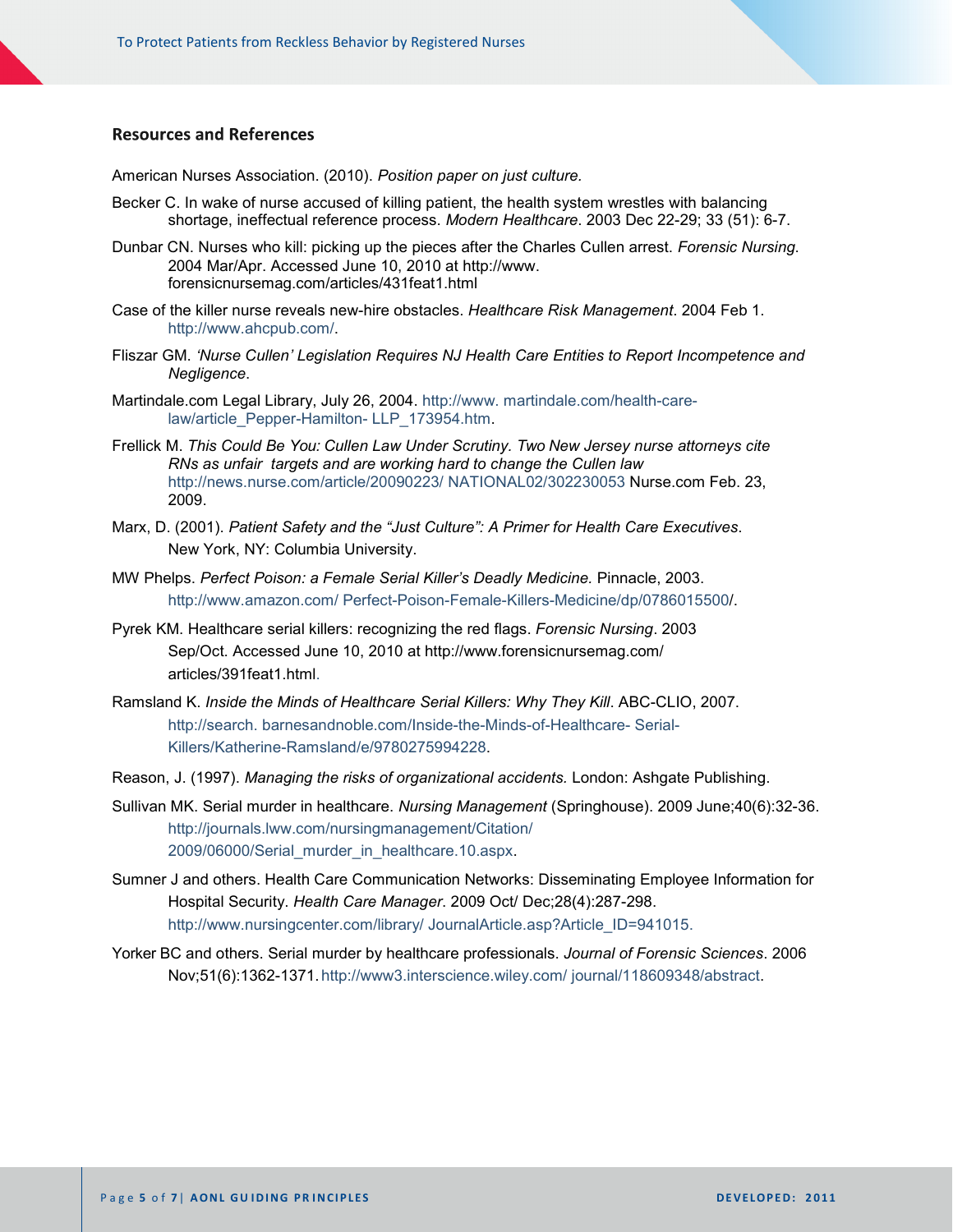# **Application Reference Form**

# Key aspects of the Applicant Reference Form include:

- 1. Employee's certification and waiver for information to be provided by former employers from employment within the past 3 years.
- 2. Demographic information.
- 3. Reason for separation from service.

The information above allows former employers to provide information regarding rehire, formal disciplinary actions due to incidents involving violent behavior, abuse, neglect, or negligence toward patients/clients/residents as well as other formal disciplinary action of a general nature. The former employer is asked to respond to questions regarding employee's attendance.

The form (on page 70) will provide your organization with a statement that indicates whether performance was satisfactory or less than satisfactory and give a brief description of documented unacceptable performance. Consult with your legal counsel prior to utilizing this or any other form to accept/document reference information on candidates.

This form will provide your organization with a statement that indicates whether performance was satisfactory or less than satisfactory and give a brief description of documented unacceptable performance. Consult with your legal counsel prior to utilizing this or any other form to accept/document reference information on candidates.

# **Applicant Reference Form**

Instructions: Read each question carefully. Our organization is interested in gathering information about your employment within the past three years. If you were employed at only one institution within the prior three years, simply complete the information below. However, if you have worked for two or more employers during the past three years, you must complete a separate form for every employer during the past three-year period.

#### **Certification and Waiver**

I certify that **all** information I will provide is true, complete, and correct. Any information provided found to be false, incomplete or misrepresented in any respect, will be sufficient cause to cancel further consideration of this application, or immediately terminate me from the employer's service, whenever it is discovered.

I authorize and request that my former employer listed on this form complete the form where indicated and release any **additional** information about my job performance that they may have upon receiving a further inquiry. My signature indicates my approval for this process and for the release of any such information requested during the reference. I waive all claims, any right of action, cause of action, or other means of redress related to both the completion of this form by my former employer and any further disclosure of information about me. I agree to release all prior employers from whom such information is obtained from any and all liability for damages of whatever kind or nature which may at any time result to me on account of compliance, or any attempts to comply, with this authorization.

I understand that the prospective employer does not unlawfully discriminate in employment and that no question will be used for the purpose of limiting or excusing any applicant from consideration for employment on a basis prohibited by applicable local, state, or federal law. **Finally, to the extent I have signed with my prior employer any document by which the prior employer promised not to disclose information requested on this form, I waive all rights to enforce such a promise and release my prior employer from any such nondisclosure obligation.**